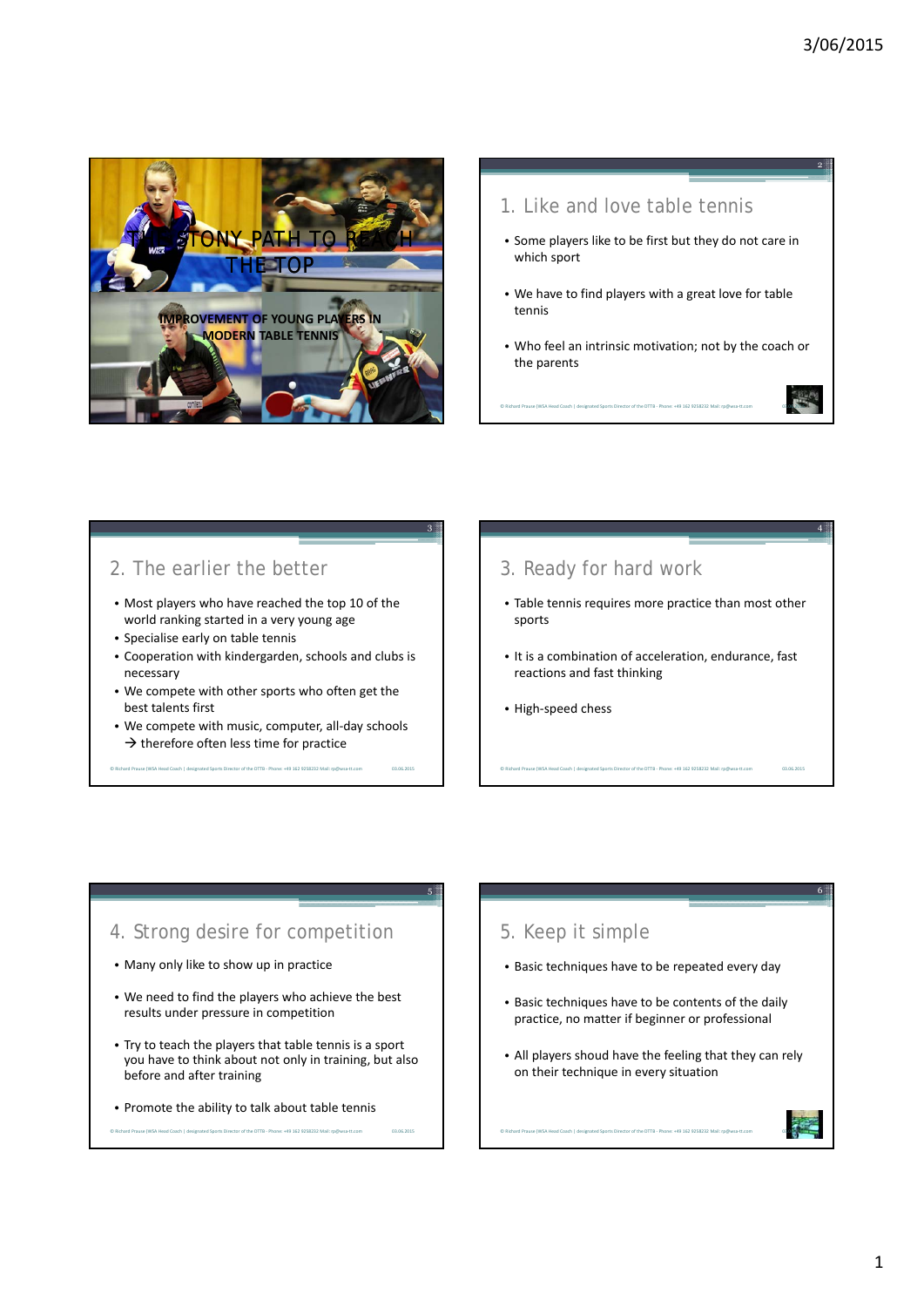03.06.2015

10

03.06.2015

12

#### Basic steps of a young player's development

#### • Speed

- The speed of the player's legs
- The speed of the player's arm and wrist

© Richard Prause (WSA Head Coach | designated Sports Director of the DTTB ‐ Phone: +49 162 9258232 Mail: rp@wsa‐tt.com

▫ The speed of the ball

#### Basic steps of a young player's development

#### • Spin

03.06.2015

9

03.06.2015

11

7

- Gentle, tangential touch of the ball
- The ball is not bouncing high
- Spin as counterattack to give back a fast, spinny

© Richard Prause (WSA Head Coach | designated Sports Director of the DTTB ‐ Phone: +49 162 9258232 Mail: rp@wsa‐tt.com

- topspin
- Spin as spinblock

#### Basic steps of a young player's development

- Play precisely
	- Have control and quality with a stroke's placement
	- Keep the body tension in order to control all strokes
	- Keep the body tension even under time pressure
	- $\rightarrow$  Quality starts with the first ball

© Richard Prause (WSA Head Coach | designated Sports Director of the DTTB ‐ Phone: +49 162 9258232 Mail: rp@wsa‐tt.com

#### Basic steps of a young player's development

#### • Variation

- Always be ready to change the placement of the stroke ▫ Be creative when deciding the placement of topspin, return or service
- The opponent should not be able to anticipate the placement

© Richard Prause (WSA Head Coach | designated Sports Director of the DTTB ‐ Phone: +49 162 9258232 Mail: rp@wsa‐tt.com

#### Crucial points when executing a stroke

- Early anticipation
- Watching and realizing how fast and spinny the ball is approaching
- Positioning e.g. with a good footwork

© Richard Prause (WSA Head Coach | designated Sports Director of the DTTB ‐ Phone: +49 162 9258232 Mail: rp@wsa‐tt.com

• Distance between table and player



#### How to start with a beginner • Start with isolated stroke practice and continue early with stroke and footwork combinations • Introduce shadow practice as part of the training • Introduce mutual many balls practice • Visualize the movements with mirrors, camera etc. • Make coordination part of every training, e.g. Warm‐up or cool‐down • Focus on a good technique basis: ▫ Grip of the handle ▫ Placement of the feet ▫ Use of wrist, forearm and body ▫ Feeling and understanding of spin • Be patient © Richard Prause (WSA Head Coach | designated Sports Director of the DTTB ‐ Phone: +49 162 9258232 Mail: rp@wsa‐tt.com 03.06.2015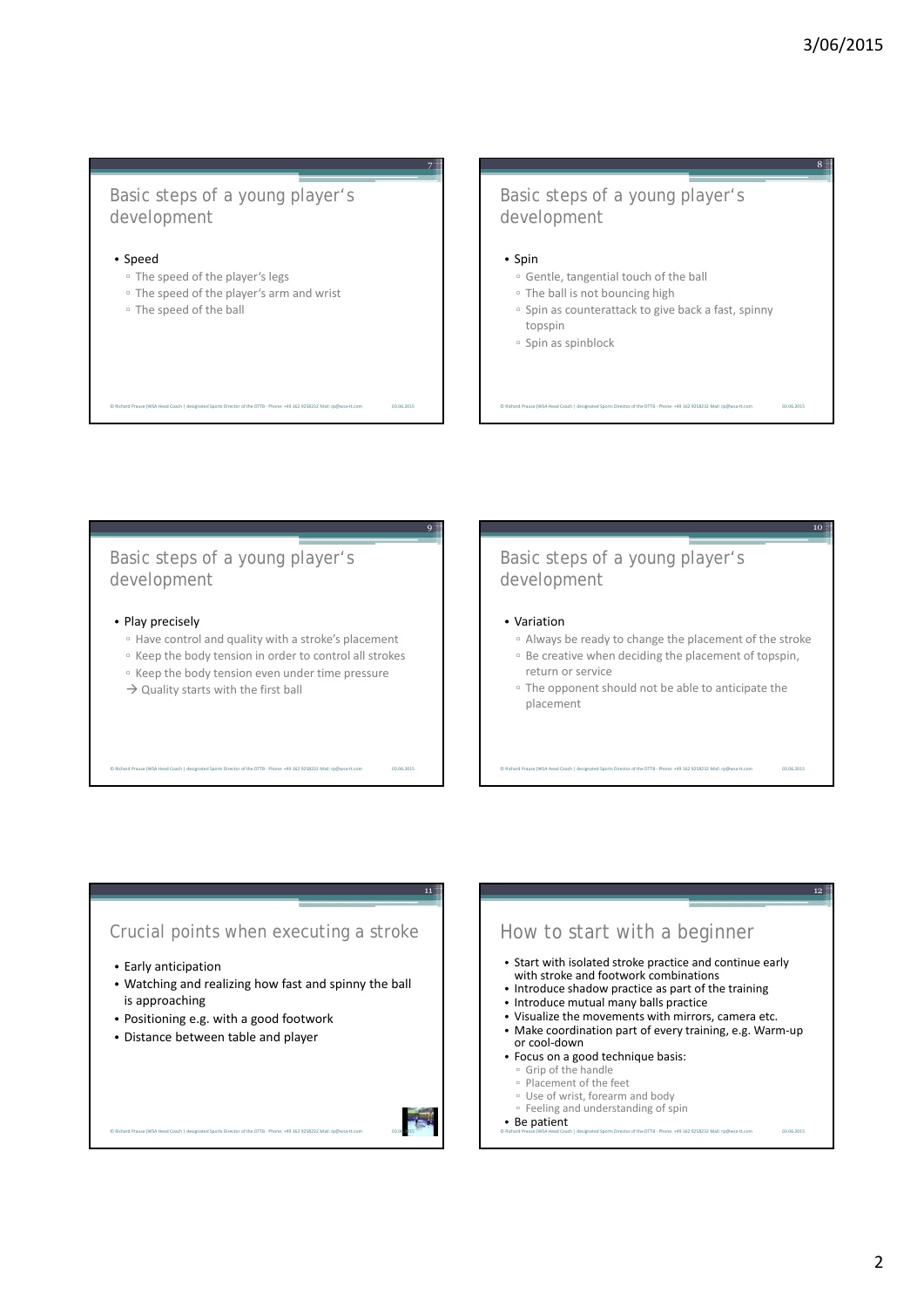## Forehand attacking style

#### • Ma Long

- Basis is good footwork and service
- Ready to play forehand from backhand side

© Richard Prause (WSA Head Coach | designated Sports Director of the DTTB ‐ Phone: +49 162 9258232 Mail: rp@wsa‐tt.com

- Explosive power in the stroke
- Longer aggressive movement
- Variation of spin and speed
- Forehand is the most often used stroke to win a point

03.06.2015

15

03.06.2015

17

03.06.2015

13

#### Backhannd attacking style

- Zhang Jike or Dimitrij Ovtcharov
	- Backhand was used to guarantee control and to prepare forehand topspin
	- Nowadays backhand oriented players can compete with forehand oriented players
	- Especially the backhand banana flick return is very common in use
	- Backhand players use backhand sometimes also from middle or to attack for half‐long balls

© Richard Prause (WSA Head Coach | designated Sports Director of the DTTB ‐ Phone: +49 162 9258232 Mail: rp@wsa‐tt.com

## Backhand attacking style

#### • But:

- Still backhand oriented players use their forehand equally in crucial situations
- Forehand allows them more possibilities and flexibility when moving
- See the 2015 WC in Suzhou where 2 VH players(Ma Long, Fang Bo)and two BH oriented players(Zhang Yike,Fan Zhedong) reached the semi final

© Richard Prause (WSA Head Coach | designated Sports Director of the DTTB ‐ Phone: +49 162 9258232 Mail: rp@wsa‐tt.com

## Footwork

- Some of the most crucial points a young player has to learn
	- Sidesteps
	- Forward and backward movement by using also the toes
	- Keep the steps small if possible
- Cross step as last alternative for long distances
- Always keep the body tension and balance

© Richard Prause (WSA Head Coach | designated Sports Director of the DTTB ‐ Phone: +49 162 9258232 Mail: rp@wsa‐tt.com



18

03.06.2015

03.06.2015

16

#### Footwork

• Some of the most crucial points a young player has to learn

#### ▫ Keep the body tension in the middle to avoid that shoulder or upper body leave this position

- Avoid jumping
- Most of the mistakes starts from wrong footwork

© Richard Prause (WSA Head Coach | designated Sports Director of the DTTB ‐ Phone: +49 162 9258232 Mail: rp@wsa‐tt.com

▫ Better two small steps than one big step as it is easier to react and adjust to the opponent's strokes and surprising placements

### Footwork

- Practice of footwork with multiball / many balls is the classic method
- Alternatively use only one ball by using sparring partners in order to practice one step repeatedly

© Richard Prause (WSA Head Coach | designated Sports Director of the DTTB ‐ Phone: +49 162 9258232 Mail: rp@wsa‐tt.com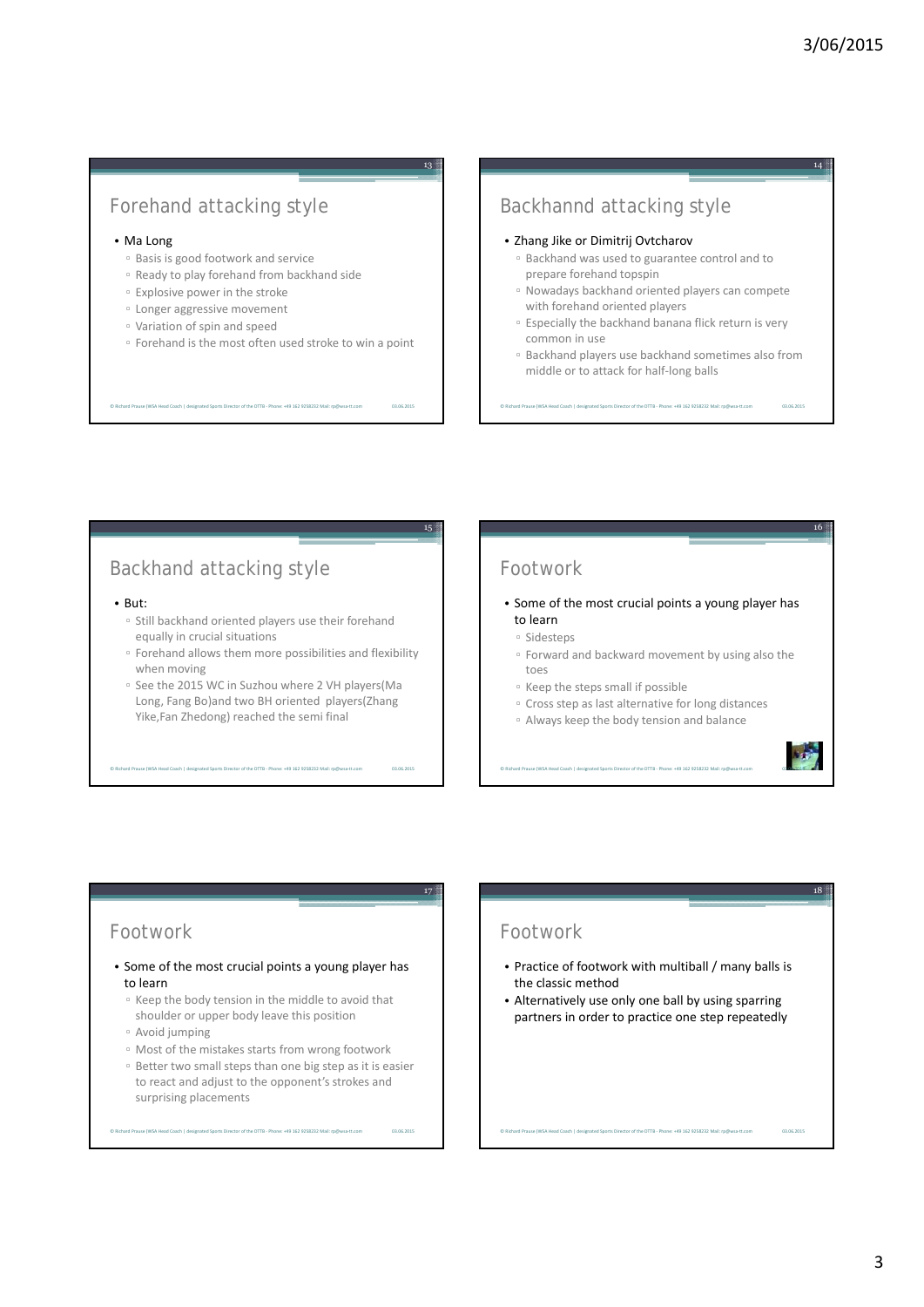03.06.2015

22

24

#### Service and return

- Crucial after the basic techniques are cemented
- Develop a habit for being creative
- Strokes
	- Short return
	- Long return
	- Flick
- Push
- Variation of flick and push
	- Backhand banana flick
	- Long push (strong backspin, sidespin‐backspin, fast‐spinless)
	- Forehand flick fast and spinny
- © Richard Prause (WSA Head Coach | designated Sports Director of the DTTB ‐ Phone: +49 162 9258232 Mail: rp@wsa‐tt.com

#### Service

- Start to practice your own services early
- Never only copy but keep studying other players to get more inspiration
- Create your own style
- Examples:
	- Waldner serves relaxed
	- Timo Boll reverse service
	- Ovtcharov backhand service
- Ma Long serves through the ball
- Variation of the timing by different tosses
- © Richard Prause (WSA Head Coach | designated Sports Director of the DTTB ‐ Phone: +49 162 9258232 Mail: rp@wsa‐tt.com

#### What to take care of in practice?

- Watch the ball
- Self reflection
- Combination (if one placement is chosen; then what to expect after and where to expect the next ball)
- Small steps are always better than big steps

© Richard Prause (WSA Head Coach | designated Sports Director of the DTTB ‐ Phone: +49 162 9258232 Mail: rp@wsa‐tt.com

# 03.06.2015

23

03.06.2015

21

19

#### Differences between celluloid and plastic ball

- The size of the plastic ball is bigger(40 plus)
- Plastic ball with or without rim
- At this moment all companies are facing troubles in producing enough plastic balls‐less balls to choose – less quality in general
- Most of the balls are still a mixture between plastic and a kind of celluloid(less flamable)

© Richard Prause (WSA Head Coach | designated Sports Director of the DTTB ‐ Phone: +49 162 9258232 Mail: rp@wsa‐tt.com 03.06.2015

#### Plastic-celluloid ball

• ITTF allows a bigger range in producing balls, many companies are still experimenting

© Richard Prause (WSA Head Coach | designated Sports Director of the DTTB ‐ Phone: +49 162 9258232 Mail: rp@wsa‐tt.com 03.06.2015

• End of 2016 hopefully the quality of the plastic ball is on the same level than the celluloid ball

#### Plastic-celluloid ball playing differences

- Less spin in topspin and in service
- Less spin in push and flic
- Mainly because the plastic loses faster the spin
- The player has to move more towards the ball
- Especially short and or half long balls are more difficult to judge
- The game will be even more athletic as the moving towards the ball and the exeleration has to be done by the hand and body even more

© Richard Prause (WSA Head Coach | designated Sports Director of the DTTB ‐ Phone: +49 162 9258232 Mail: rp@wsa‐tt.com 03.06.2015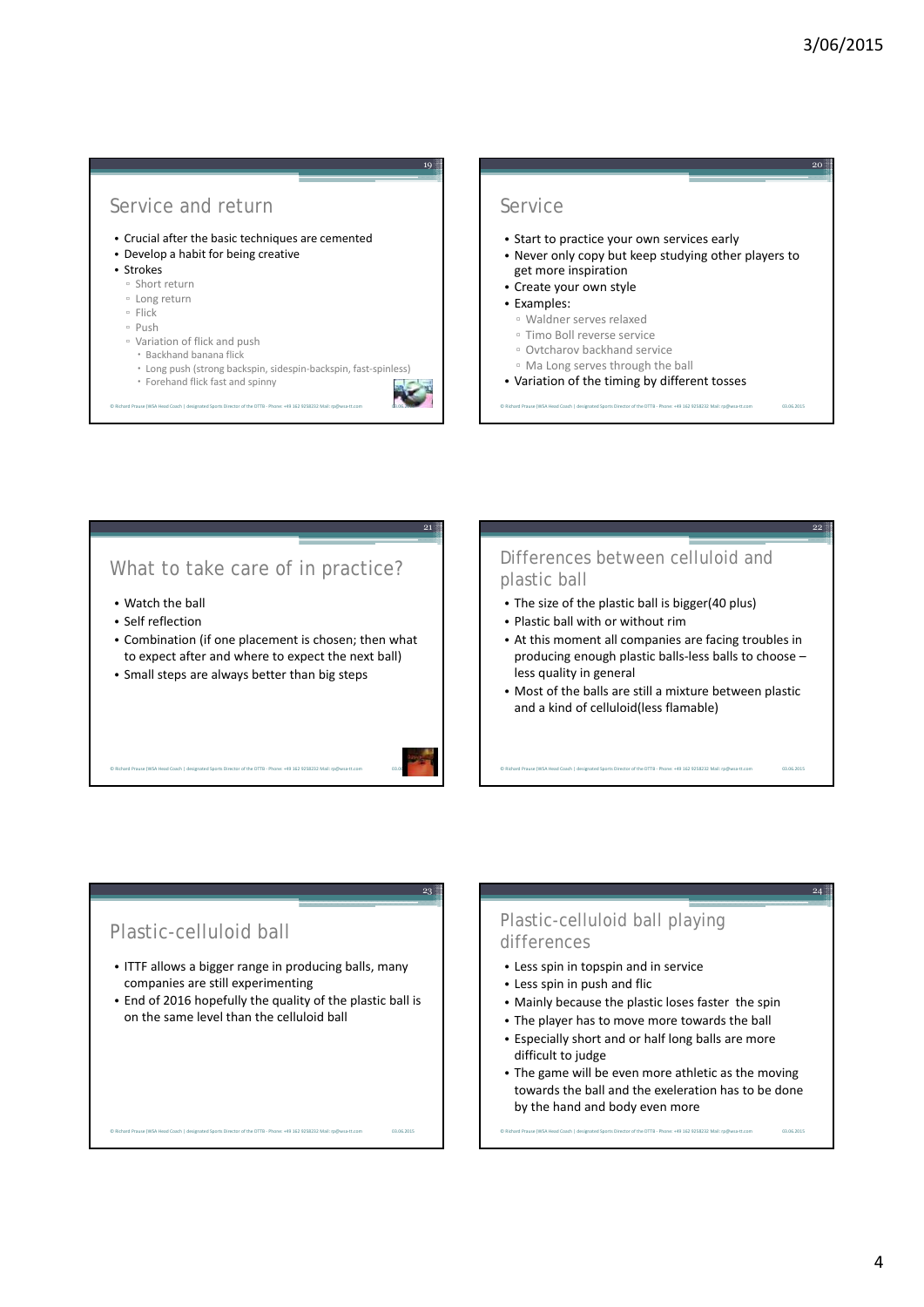03.06.2015

28

#### Plastic-celluloid ball playing differences

- BH banana flic also loses faster the spin,therefore maybe a bit less effective‐keeping short short or long push as alternative in mind
- The ball also loses faster the speed after leaving the racket
- In spin spin situation the players have to be closer to the table
- Defensive players have to stay also closer as the ball falls down earlier due to less spin ans speed

© Richard Prause (WSA Head Coach | designated Sports Director of the DTTB ‐ Phone: +49 162 9258232 Mail: rp@wsa‐tt.com 03.06.2015

## Plastic-celluloid ball playing

differences

25

27

03.06.2015

03.06.2015

‐In ts‐ts situation not only in front but in front and up by using arm wrist and body even more together ‐As a blocking alternative(to the spin block)the straight pressed block might be back….. But:

© Richard Prause (WSA Head Coach | designated Sports Director of the DTTB ‐ Phone: +49 162 9258232 Mail: rp@wsa‐tt.com 03.06.2015

‐Table Tennis will stay table tennis!!!!!!!

#### Coaches

- Positive guidance
- Discipline
- Keep the focus
- Set a good example, be the first in the hall and leave the hall as last

e Richard Prause (Prause Coach Head Coach i designated Sports Director of the D<br>⊮ Phone: +49 162 9258232 Mail: rp@w

- Set yourself a goal
- Take care
- You are friend and officer for players
- Mental coaching on individual approach

## Playing system

- Coaches has to analyze the playing system that fit to the player
- Zhang Yike, Ovtcharov backhand oriented, improve forehand skills
- Boll forehand orientated, spinny, improve backhand and fast topspin
- Samsonov, good control in passive game, improve aggressiveness

© Richard Prause (WSA Head Coach | designated Sports Director of the DTTB ‐ Phone: +49 162 9258232 Mail: rp@wsa‐tt.com

### Playing system

- The goal is to create complete players
- Improve the weaknesses and strenghten the key skills
- Talk to the players to make them realize that table tennis can only be improved with high concentration and focus
- Keep asking the players questions in order to make them think about table tennis also off the practice

© Richard Prause (WSA Head Coach | designated Sports Director of the DTTB ‐ Phone: +49 162 9258232 Mail: rp@wsa‐tt.com